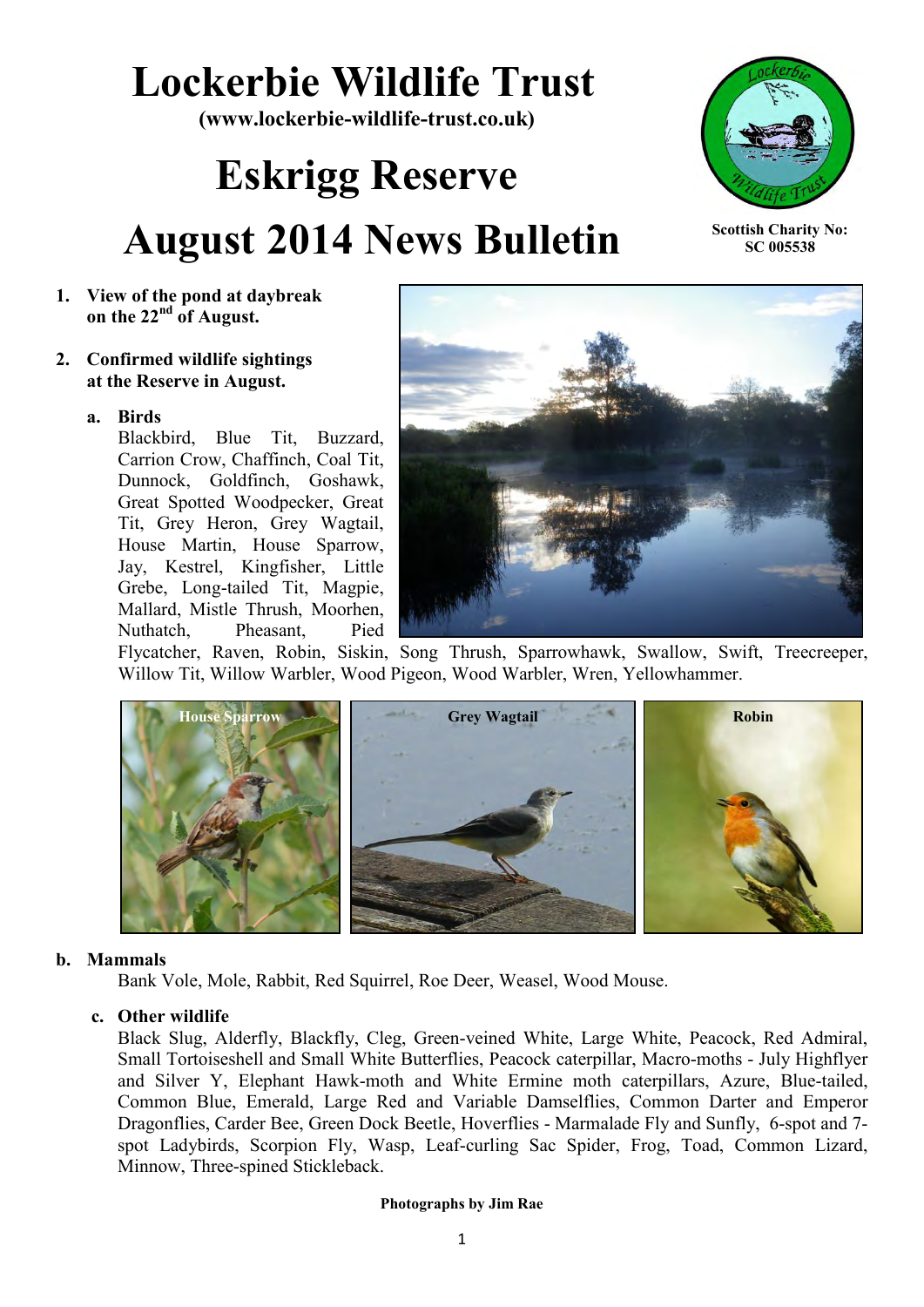## **3. August Flower Photo-gallery**



Row 1:Corncockle, Cornflower, Corn Marigold, Corn Chamomile. Row 2: Water Mint, Rosebay Willowherb, Marsh Valerian, Tormentil. Row 3: Red Campion, Bird's-foot Trefoil, Ling Heather, Devil's-bit Scabious. Row 4: Sneezewort, Tufted Vetch, Spear Thistle, Ragged Robin. Row 5: Redshank, Water Avens, Yarrow, Water Forget-me-not. Row 6: Crossleaved Heath, Hairy Bittercress, Knapweed, Pink Purslane.

#### **Photographs by Jim Rae**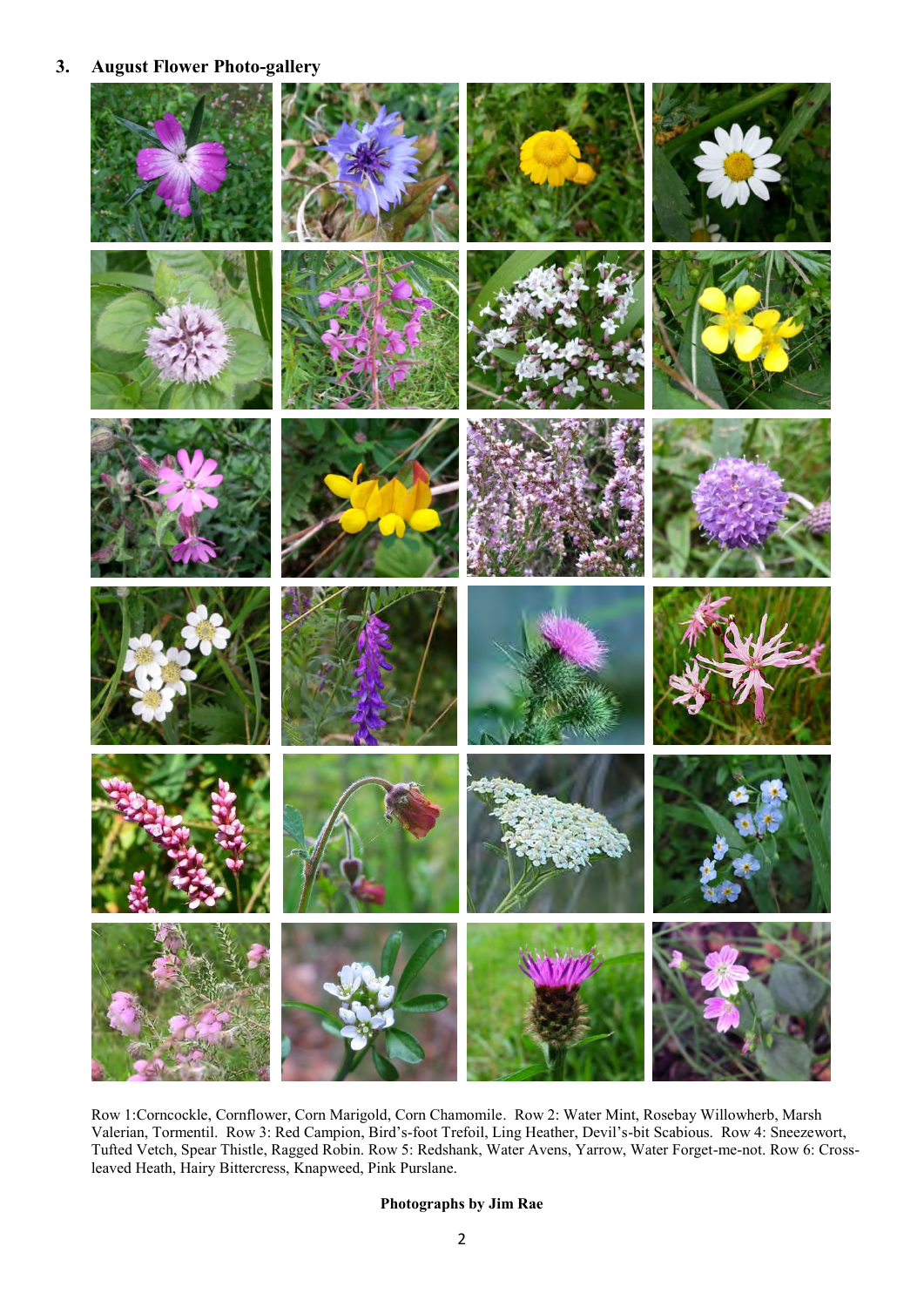#### **4. Planned Activities in August.**

## **a. 13th August:**

**Visit by Kids, Staff and Parents from the Aberlour Child Care Trust (Annan Branch) with Maureen Armstrong in charge.**



The kids had great fun exploring for wild creatures, playing party games and having a picnic. Animals spotted included Frogs, Carder Bees, hoverflies, Large White, Green-veined White and Peacock butterflies, Cinnabar moth caterpillars, Silver Y moth, 7-spot Ladybird, Common Darter dragonfly and variety of spiders. One of the parents baked some rather tasty cup-cakes for everyone.

## **b. 22nd August: August Moths**

The trap was put out on the evening of the 21st August and the moths identified the following day.

#### **Macro-moths**

| Common Marbled Carpet   | Chloroclysta truncata |       | a     |
|-------------------------|-----------------------|-------|-------|
| Common Rustic           | Mesapamea secalis     |       |       |
| Crescent                | Celaena leucostigma   | 5     |       |
| Drinker                 | Euthrix potatoria     |       |       |
| Dun-bar                 | Cosmia trapezina      |       |       |
| Flame Carpet            | Xanthorhoe designata  |       |       |
| July Highflyer          | Hydriomena furcata    | 9     |       |
| Large Yellow Underwing  | Noctua pronuba        |       |       |
| Lesser Yellow Underwing | Noctua comes          |       |       |
| Sallow                  | Xanthia icteritia     |       |       |
| Small Square-spot       | Diarsia rubi          |       | $^*c$ |
| Small Wainscot          | Chortodes pygmina     |       |       |
| Micro-moths             |                       |       |       |
| Brown China-mark        | Elophila nymphaeata   |       |       |
|                         | Evergestis pallidata  | *b    |       |
|                         | Gypsonoma sociana     | *d    |       |
|                         | Hypatima rhomboidella | *a    |       |
| Bird-cherry Ermine      | Yponomeuta evonymella | $^*c$ |       |
|                         |                       |       |       |



## **22nd, 23rd, 24th and 27th August: Vote for Bob**

RSPB Film Cameraman, Toby Hough, spent many hours trying to film the Red Squirrels at Eskrigg Reserve in order that the RSPB could publicise their Vote for Bob campaign. At this time of year there is an abundance of natural food available for the squirrels and they spend relatively little time in the area around the hides. However, with a great deal of patience, Toby managed to get some good footage. We look forward to seeing clips of the Eskrigg Squirrels, on television, in the months leading up to the General Election.

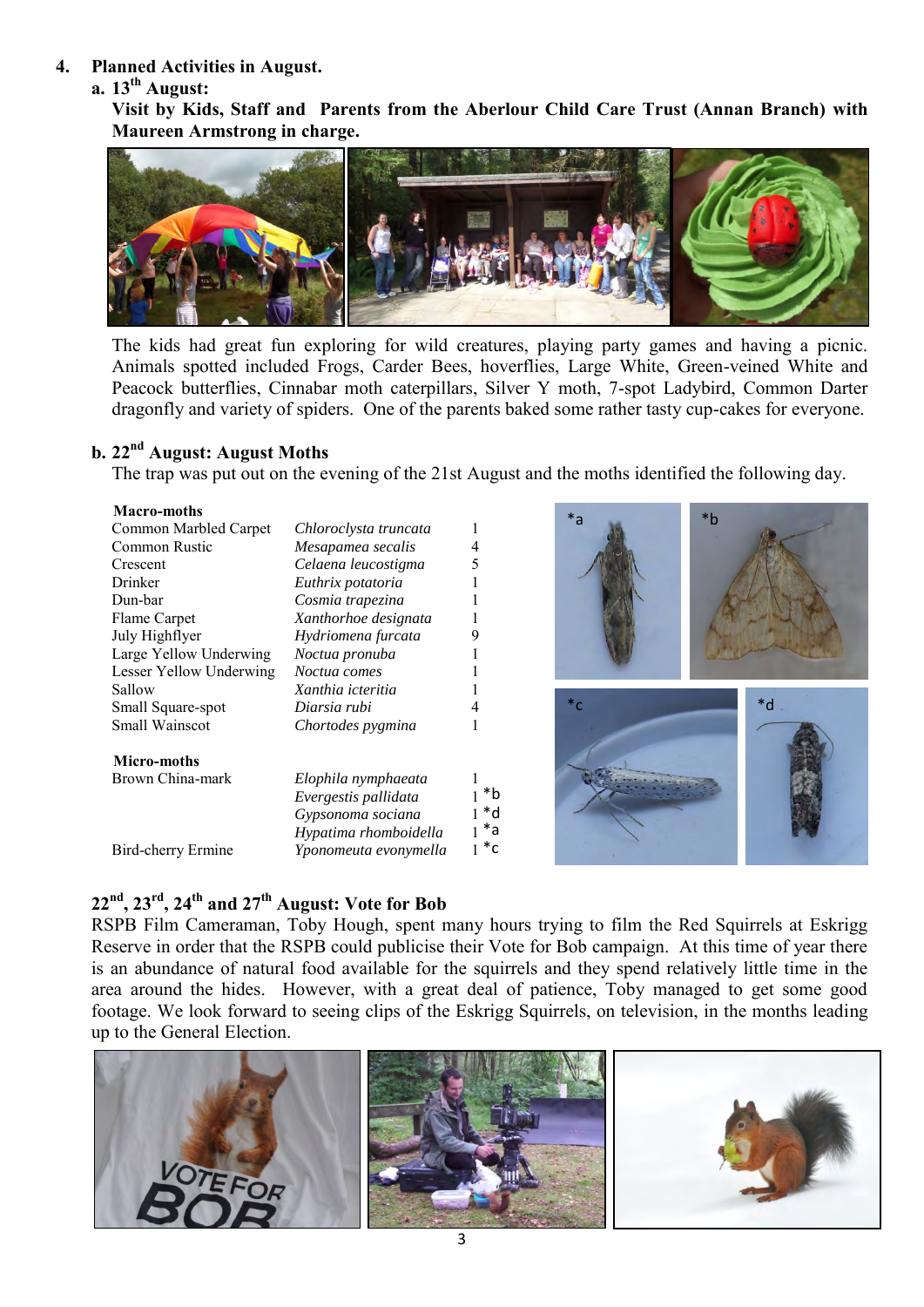## **28th August:**

Ms Jones' 3rd year English class visited the Reserve to get some ideas for a writing project. They carried out a number of sensory exercises in order to investigate their environment and build up a word bank to help with their creative writing.

#### **5. Maintenance work during August. 19th August:**

Pamela Beeton helped weed the path near the shelter and return an Elephant Hawk-moth caterpillar to its natural habitat and food plant – the Rosebay Willowherb.



## **26th August:**

Pamela Beeton and Thomas Gibbs helped tidy more of the path and prune a number of trees in the Reserve, on the forest road and woodland paths.



## **29th August:**

Lockerbie Academy pupils, Lee Gage and Connor Jardine helped to install a bin for dog waste at the bottom of the new path. Hopefully dog owners will take the hint and use the bin instead of leaving a mess for others to clear up.







## **11th , 13th, 19th , 20th and 31st August: Pond Clearance**



I am very grateful to Kathy Davidson, Bob Glaister, David Hind, Sylvia Hind, Robert Petry, John Reid, Sybille Spägele and Moira Weatherup, who spent a total of 50 man-hours helping to clear Canadian Pondweed from the pond and reed-grass from around the margins. The Canadian Pondweed was introduced by someone several years ago and is an invasive species. If not controlled, it spreads throughout the pond preventing the free flow of water and trapping the silt. The reed-grass grows in from the banks at the rate of two to four metres per year and if not controlled would very quickly take over the whole pond area.

#### **Photographs by Sylvia Hind (SH), Nan Rew (NR) and Jim Rae (others)**